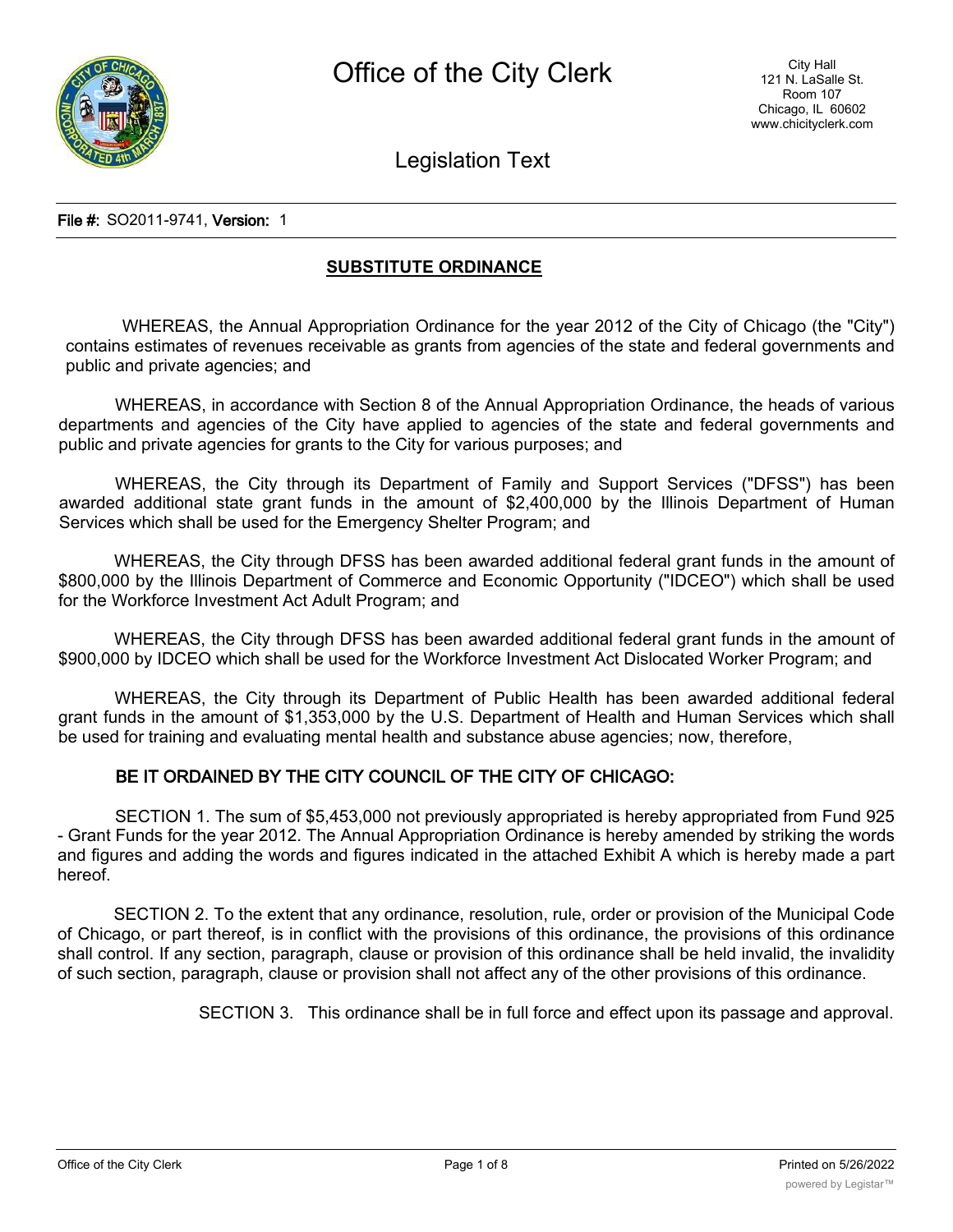|                                                                                                        |  | $\mathbf I$ |  |
|--------------------------------------------------------------------------------------------------------|--|-------------|--|
| $\underline{\mathsf{F}}\xspace(\mathsf{Q}_t$                                                           |  |             |  |
| $\mathbf{o}$                                                                                           |  |             |  |
| <u>ui z</u> o<br>W<8<br>0∨<8<br>გიგი<br>აი<br>აი დ"<br>$\mathop{\mathrm{to}}$                          |  |             |  |
| $0002$<br>$00$<br>$00$<br>$\mathbf 0$                                                                  |  |             |  |
| $\mathcal{B}z <$ <sub>cp</sub> > o<br>$rac{6}{6}$<br>CM<br>$H50\nCO5CM$<br>$\mathbf{o}$<br>$\mathbf 0$ |  |             |  |
| $<$ or<br>$\theta$ cc<br>$_{\mathrm{CM}}^{\mathrm{CL}}$ $<$<br>$O$ CM<br>$\,<$                         |  |             |  |
| $\sqrt{3}$ D O<br>$\lt$                                                                                |  |             |  |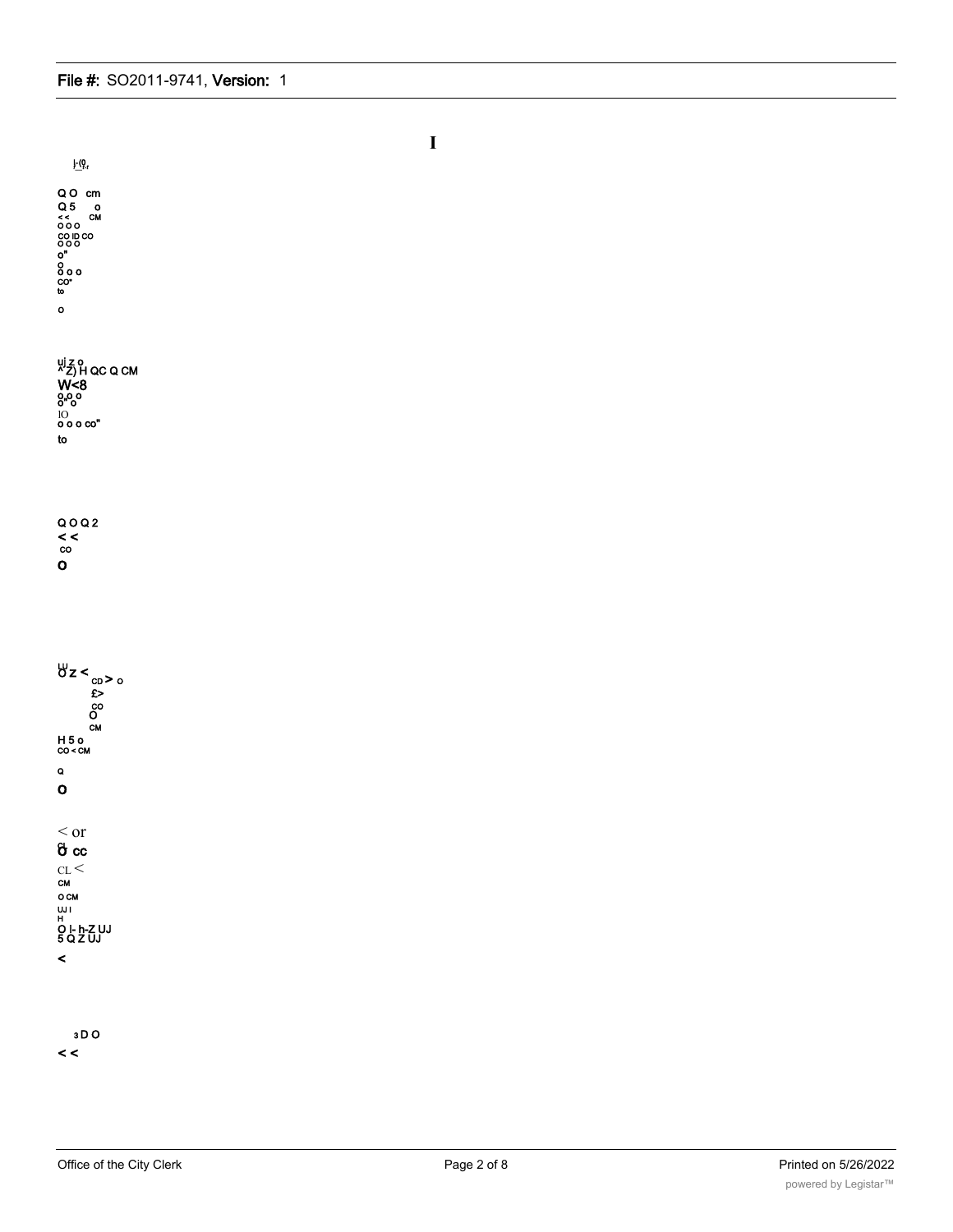

# 0000"0<br>CM

## $\frac{0}{C}$ M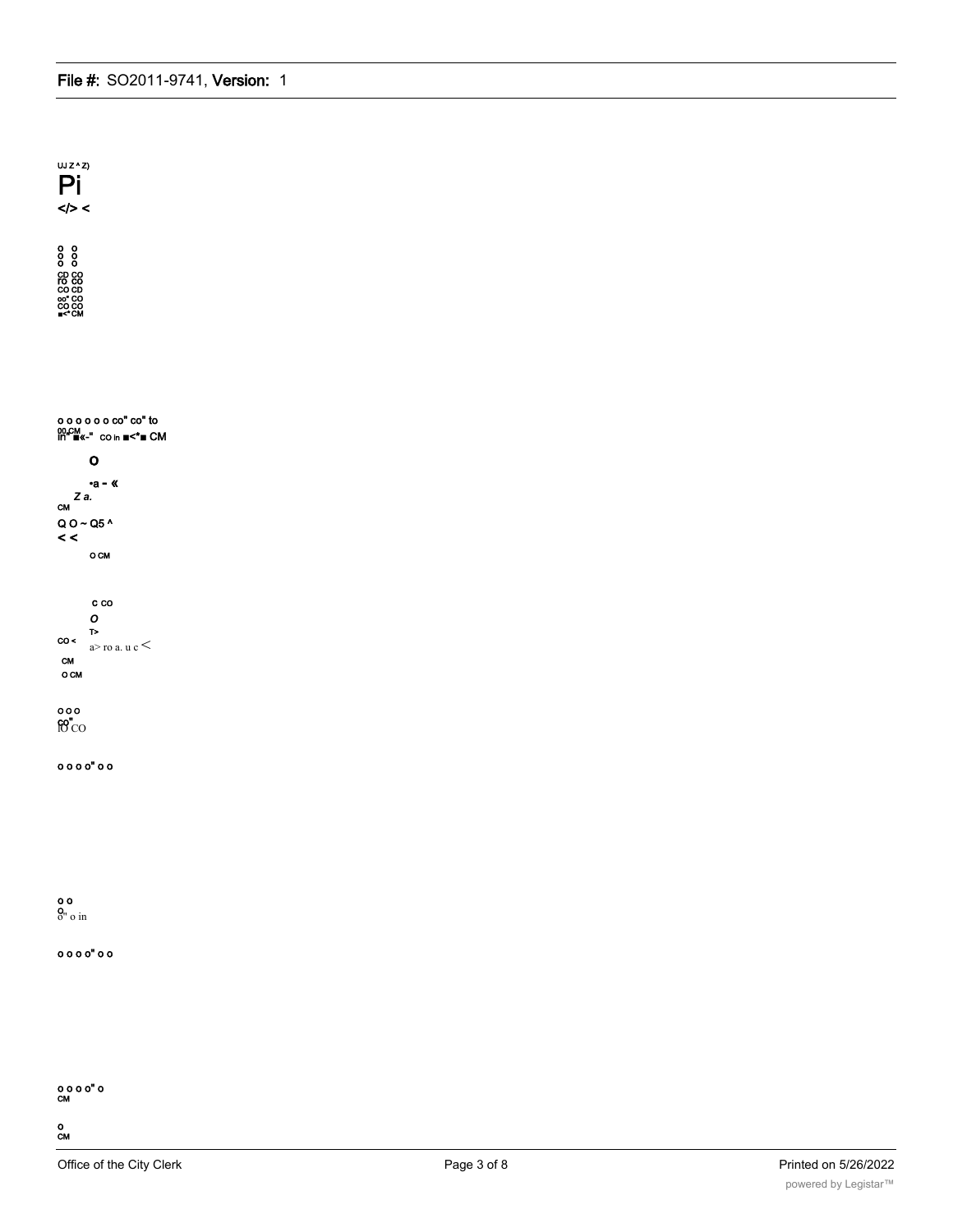### File #: SO2011-9741, Version: 1

 $a$ :  $o$  $\mathbf{u}.$ 

 $\bar{\mathbf{u}}$ 

 $\sum_{k=1}^{N}$ 

 $<sub>1</sub>Z$ </sub>  $\overline{2}$ u. O uj I < S<br>W

a:  $\frac{C[111]}{C[111]}$ <br>we00



 $!$  ()  $\blacksquare$  D C U. c ro  $\mathbf{o}$  $\frac{\text{in}}{\text{cm}}$  $\mathbf{c}$  o  $_{c}^{\text{co}}$  ro a.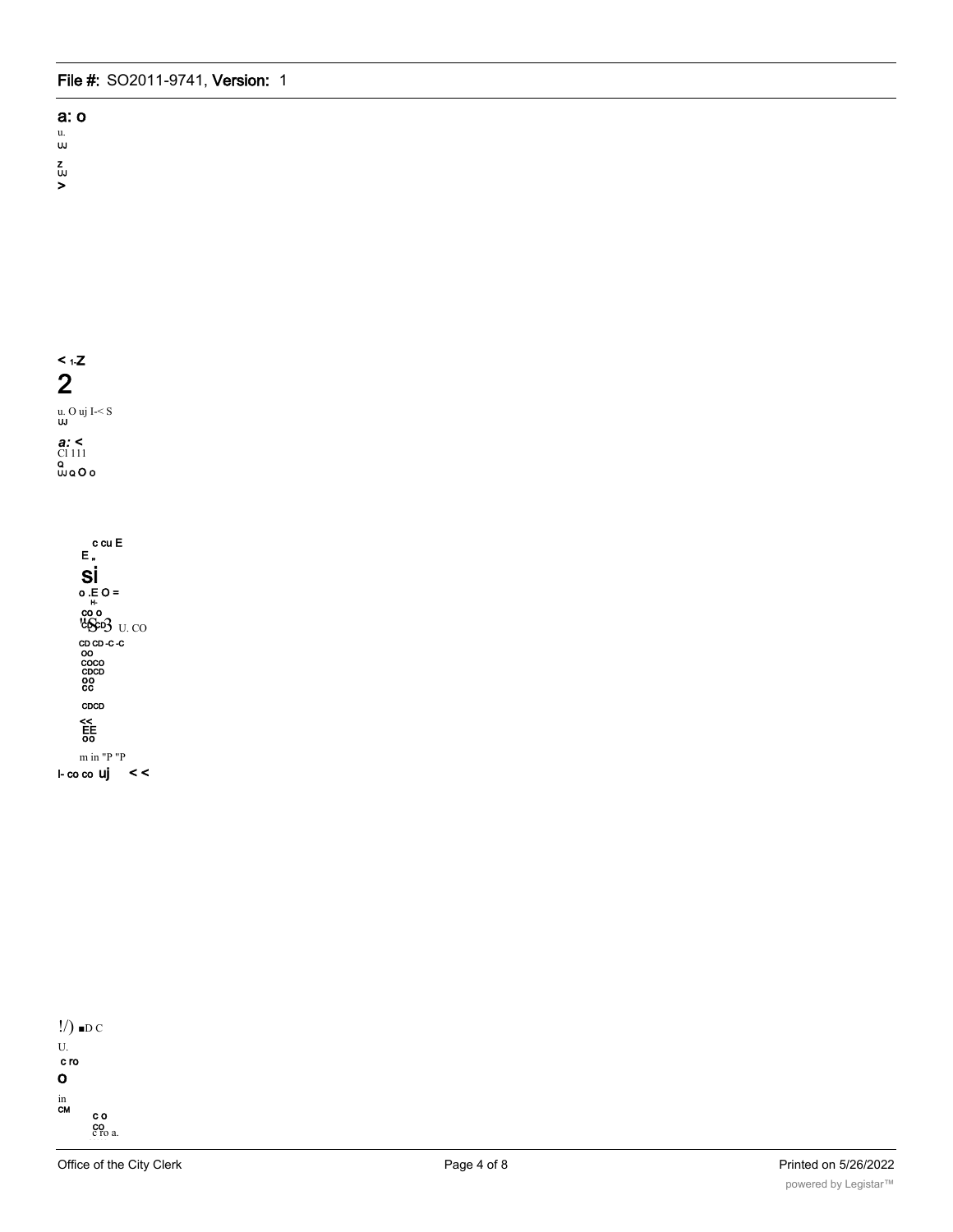### File #: SO2011-9741, Version: 1

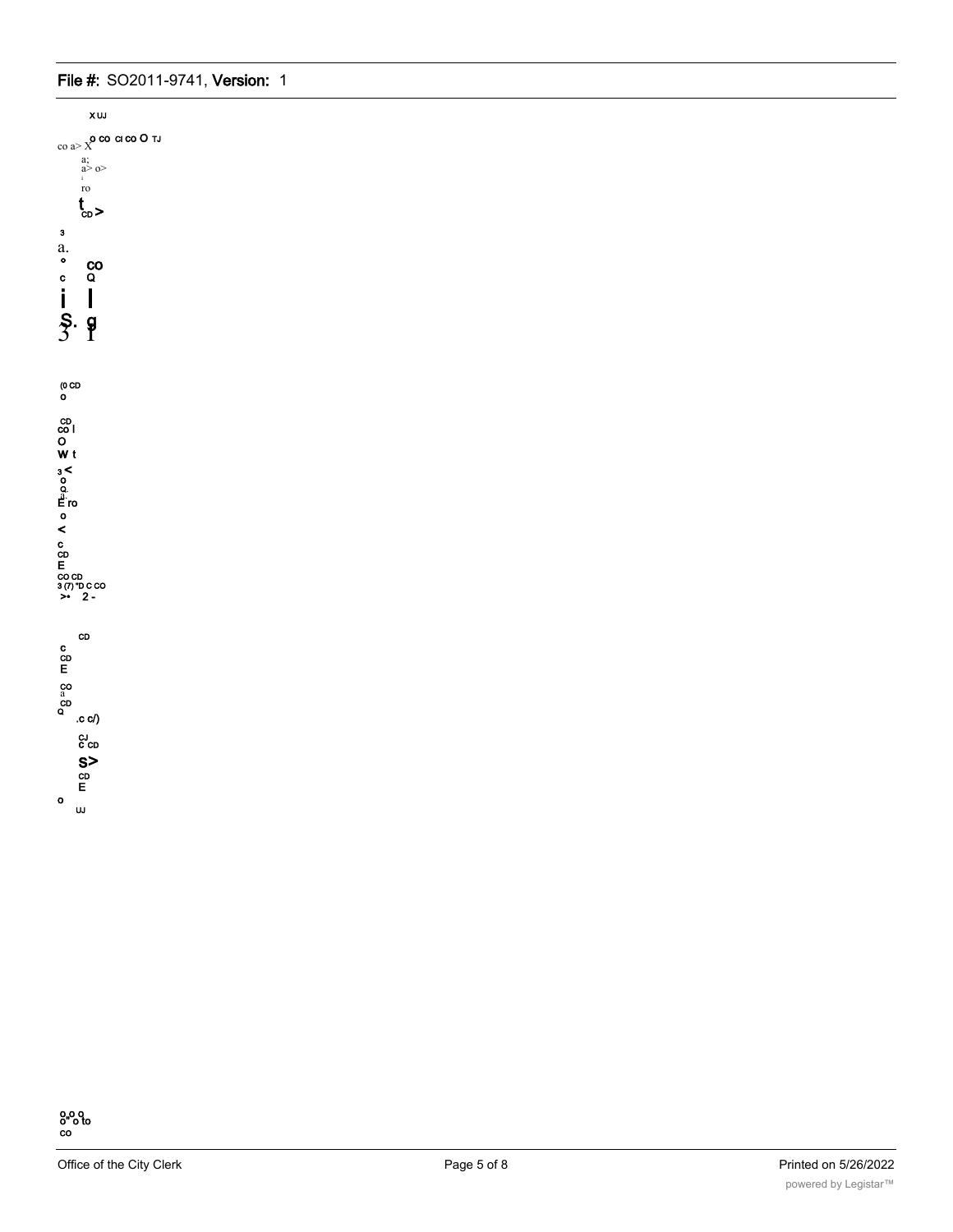**O Si** *£ % "S I* co w **O f\l** O S b g o  $\prec$ c<br>ဥာ၀: z ၀<br>E "co 0) > cu<br>o<br>**b s**  $\mathring{\mathcal{F}}$ £

o o o o o r^-

OFFICE OF THE MAYOR

CITY OF CHICAGO

RAHM EMANUEL

December 14, 2011

### TO THE HONORABLE, THE CITY COUNCIL OF THE CITY OF CHICAGO

Ladies and Gentlemen: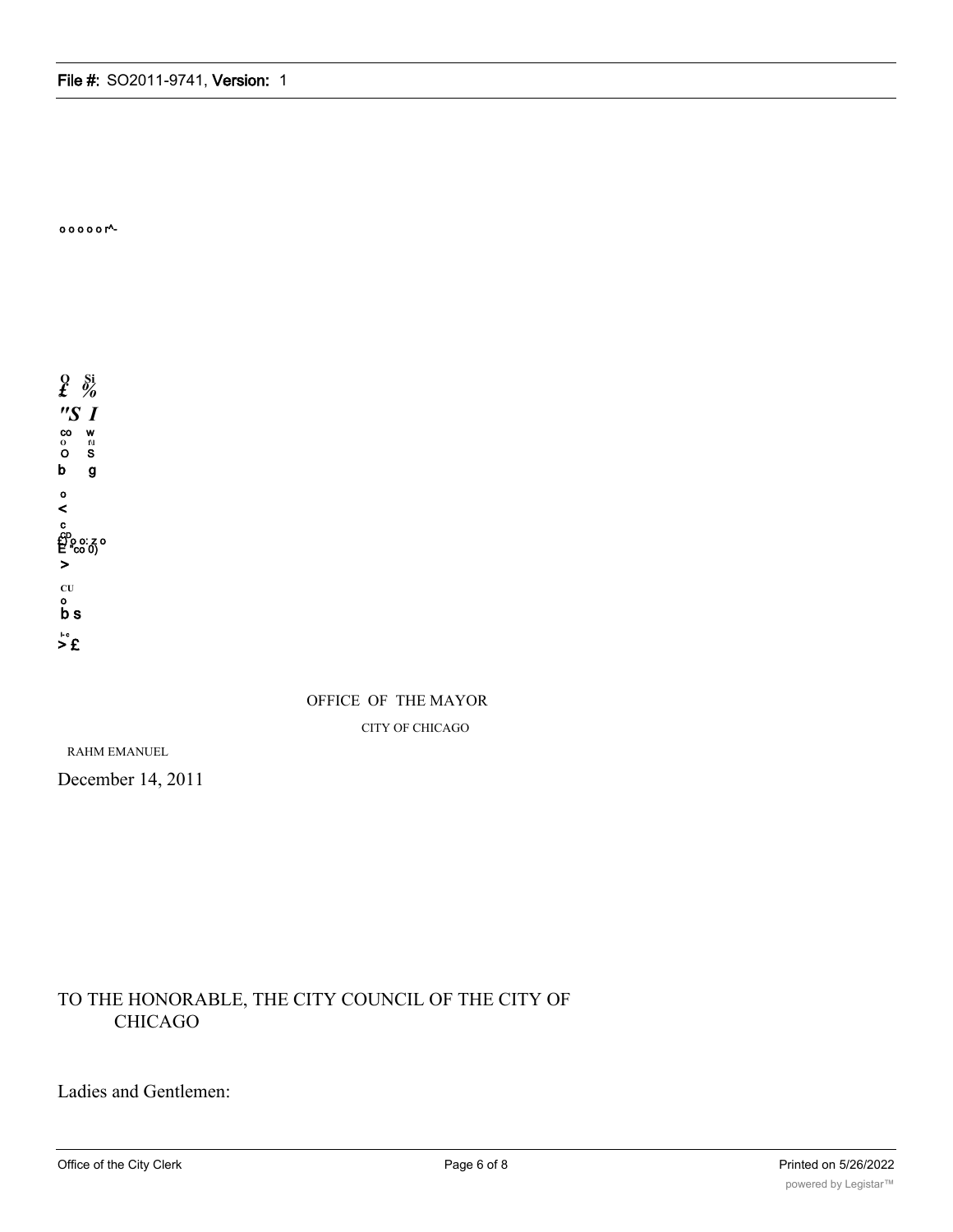At the request of the Budget Director, I transmit herewith a Fund 925 amendment. Your favorable consideration of this ordinance will be appreciated.

Mayor

Very truly yours,

CHICAGO, January 18, 2012

To the President and Members of the City Council:

Your Committee on the Budget and Government Operations, having had under consideration an Ordinance authorizing a supplemental appropriation and an amendment to the year 2012 Annual Appropriation Ordinance necessary to reflect an increase in the amount of funds received from Federal, State, public, and/or private agencies, and having been presented with a proposed Substitute Ordinance by the Office of Budget and Management; and having had the same under advisement, begs leave to report and recommend that Your Honorable Body pass the Substitute Ordinance transmitted herewith.

This recommendation was concurred in by a viva voce vote of the members of the Committee.

Carrie M. Austin Chairman